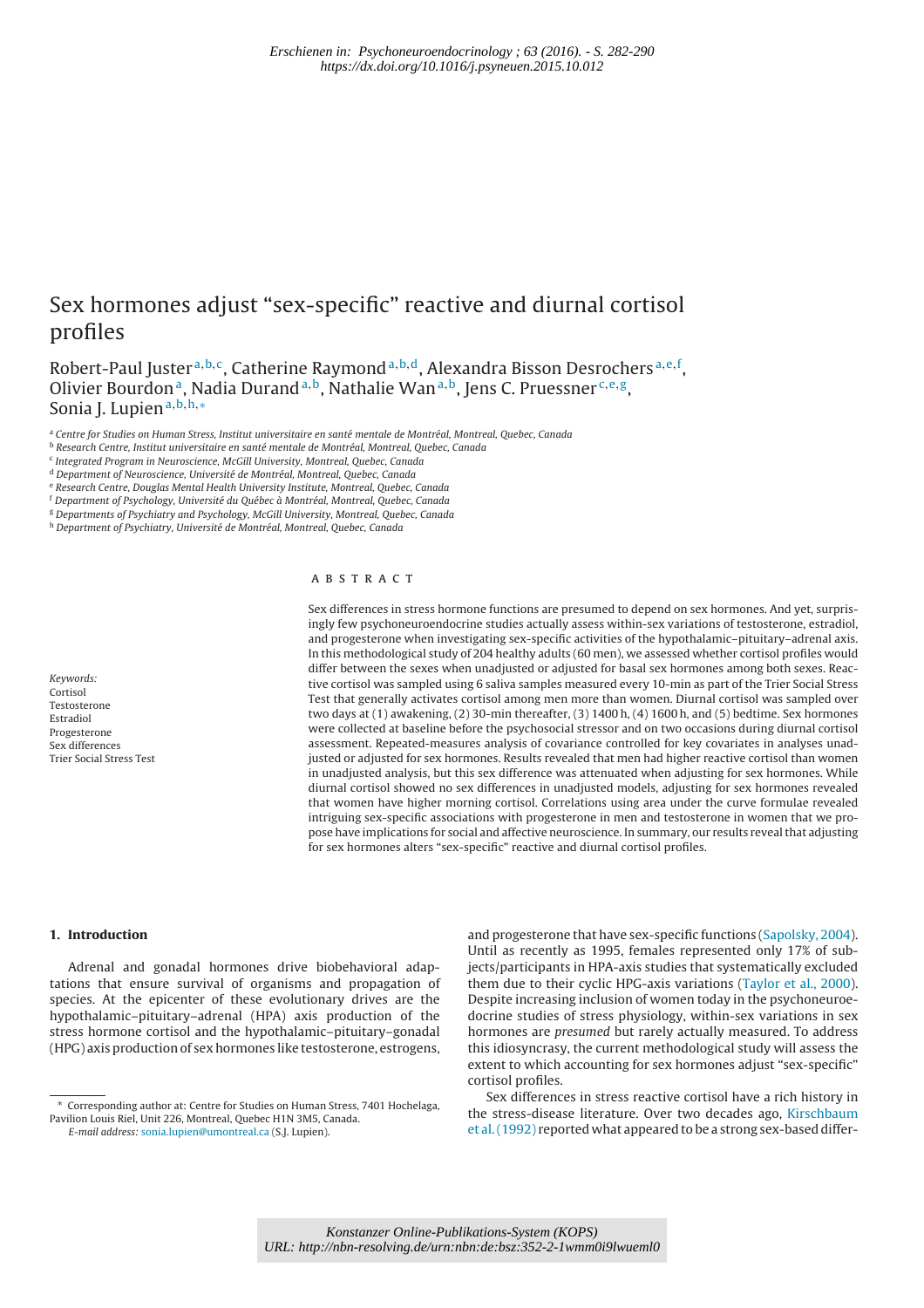ence in cortisol stress reactivity. Compared to women, men showed a 2-fold higher cortisol reactivity after public speaking and mental arithmetic in front of an audience (Kirschbaum et al., 1992). In a follow-up study, women using oral contraceptives manifested further attenuation of cortisol stress reactivity (Kirschbaum et al., 1995). Researchers reasoned that this was an estradiol driven effect. Specifically, oral contraceptives contain high levels of estradiol that stimulate the production of cortisol-binding globulin, which in turn removes free cortisol from circulation, therefore resulting in lower net concentrations of active cortisol. Subsequent studies assessed cortisol reactivity at different menstrual cycle phases to further understandHPA-axis and HPG-axis cross-talk.Results revealed that women with low estrogen display reactivity patterns similar to men, while women with high estrogen resemble women using oral contraceptives (Kirschbaum et al., 1999). Thus, acute stimulation of the HPA-axis is related to estrogen regulation in women.

With regards to research on stress reactivity, estrogen and progesterone vary according to the menstrual cycle, hormone-based contraception, and menopause-related hormone therapy later in life (Bouma et al., 2009; Kajantie and Phillips, 2006; Kirschbaum et al., 1999, 1995; Komesaroff et al., 1999; Marinari et al., 1976; Patacchioli et al., 2006; Prinz et al., 2001). Another consideration is that HPA-axis reactivity generally increases with aging, such that stress reactive amplitudes can be three times stronger in postmenopausal women compared to older men (Otte et al., 2005). Whereas estrogen appears to beneficially dampen the HPA-axis in women (Kajantie and Phillips, 2006), the effects of progesterone are usually limited to understanding female reproduction. And yet, both estradiol and progesterone can also modulate neuroendocrine functioning in men (Champagne et al., 2012; Kirschbaum et al., 1996).

Akin to research on "female" hormones, testosterone has been extensively studied in men. Notwithstanding, growing evidence reveals that androgens interact with social contexts among both sexes. Beyond reproductive functions, testosterone interacts with various HPA-axis modulators (e.g., dehydroepiandrosterone antagonizes cortisol) which can contribute to multi-systemic pathophysiology (Juster et al., 2011a). For reasons explained in part by basal differences in HPG-axis functioning, men show the most pronounced differences in HPA-axis responsivity to laboratorybased stressors that elicit social-evaluative threat (Dickerson and Kemeny, 2004; Kajantie and Phillips, 2006; Kirschbaum et al., 1992). Yet for both sexes, enhanced HPG-axis activities like testosterone production are also indicative of challenge and anticipation (Chichinadze and Chichinadze, 2008; Chichinadze et al., 2012a,b), suggesting that the HPG-axis is involved in preparedness to respond for both sexes in stress paradigms.

Complementary to reactive cortisol paradigms, naturalistic variations in HPA-axis functioning can be assessed non-invasively in day-to-day contexts. Upon awakening, the cortisol awakening response (CAR) represents a normal surge in cortisol levels reaching maximal concentrations approximately 30 min after awakening (Pruessner et al., 1997). This surge is followed by gradually declining cortisol concentrations throughout the day as pulsatile secretion decreases in amplitude and frequency (Clow et al., 2010). The nadir usually occurs around midnight, and cortisol levels start to rise again in the early morning hours (Kudielka et al., 2012; Loucks et al., 2008). Unbeknownst is whether HPA-axis circadian rhythmicity differs between the sexes (Kudielka et al., 2012). Like studies assessing stress reactivity, studies of diurnal cortisol have rarely assessed the functioning of the HPG-axis that may influence inter-individual differences in cortisol profiles.

To address these lacunas, our methodological study explored how sex differences in reactive and diurnal cortisol differ according to general linear models that are (1) unadjusted for sex hormones but otherwise control for key covariates or that are (2) adjusted for testosterone, estradiol, and progesterone sampled among both sexes. Our general hypothesis was that cortisol sex differences in unadjusted models would be statistically attenuated when adjusting for sex hormones. In secondary analyses, we explored the directionality of HPG-axis and HPA-axis associations to further understand cross-talk between these systems by calculating area under the curve scores for key cortisol time-windows in reactive and diurnal conditions. Anticipatory distress was also assessed in relation to HPG-axis and reactive HPA-axis activities.

# **2. Methods**

# 2.1. Participants

Participants included 60 men and 144 women of diverse reproductive status (cycling:  $n = 55$ ; contraceptive:  $n = 47$ ; postmenopausal:  $n = 42$ ). Participants were recruited from among the employees of the Institut universitaire en santé mentale de Montréal, the largest psychiatric hospital in the Canadian province of Quebec.

Table 1 lists sample information. Inclusion criteria were liberal in order to best represent the health of various professions all from within the same workplace. Women were more likely than men to have a diagnosed mental health condition ( $p = .002$ ), psychotropic use ( $p = .010$ ), and past psychiatric sick leave ( $p = .007$ ). By contrast, men were more likely than women to use illicit drugs ( $p = .001$ ). Main analyses therefore controlled for illicit drugs and mental health condition that correlated with psychotropic use  $(r=.91)$ .  $p$  < .0001) and past psychiatric history ( $r = .568$ ,  $p$  < .001). This heterogeneity in sample characteristics was consistently related to age that we additionally controlled for in main analyses.

#### 2.2. General protocol

This study was approved by the local research ethics board of the Institut universitaire en santé mentale de Montréal and adheres to the Declaration of Helsinki.

Testing was conducted by two women (N.D. and A.B.D.) and two men (R.P.J. and O.B.) between October 2011 and December 2012 at the Centre for Studies on Human Stress (Montreal, Quebec, Canada). Access to the participant pool was enabled by hospital administrators who allowed workers to participate during their working hours without prejudice and in full confidentiality. In partnership with our communications department, recruitment was promoted via conferences, intranet advertisements, large banners, face-toface visits to units, and word of mouth. Prospects were instructed to contact our laboratory for a 15-min screening interview prior to scheduling appointments.

During their first laboratory visit between 13h00 and 18h00 (arrival time:  $M = 13h35$ ,  $SE = 0:51 min$ ) that lasted 90 min, participants (a) were requested to read and sign the consent form; (b) were instructed to provide saliva samples every 10 min at seven occasions throughout the visit to assess baseline sex hormones and reactive cortisol; (c) completed a cognitive task (data not reported here); (d) were exposed to the Trier Social Stress Test; (e) were instructed in the use of our internet-based questionnaire system; (f) were provided instructions for diurnal salivary collection to assess day-to-day variations in sex hormones and cortisol; and finally (g) were debriefed. Between visits, participants collected saliva samples at home and completed electronic questionnaires that took about 45 min to finish. During their second visit, participants returned materials and partook in a blood draw and physical examination to assess allostatic load (data not reported here). Participants received 50\$ CAD as compensation for their contribution.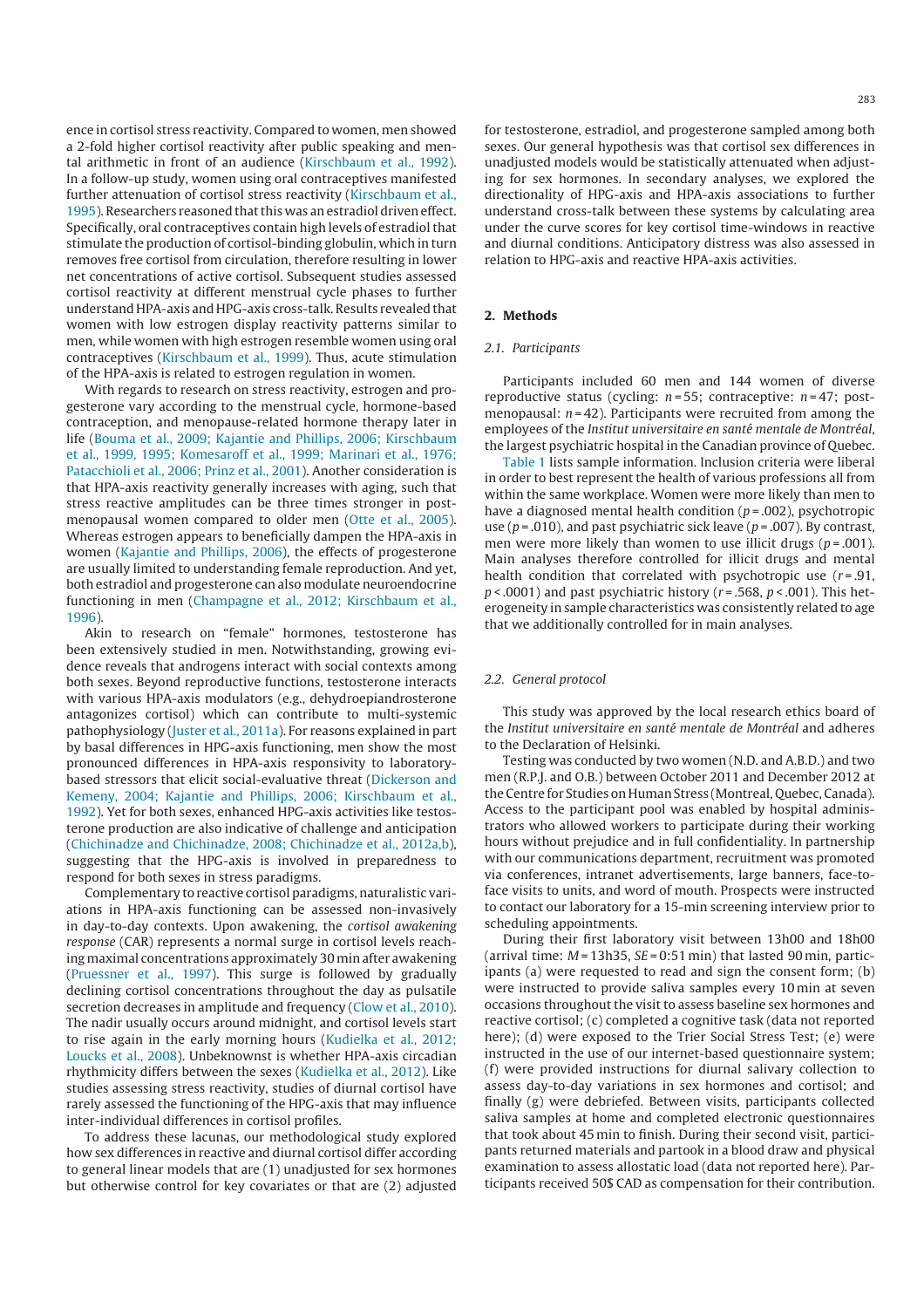#### **Table 1**

Sample characteristics.

| Information                              | All         | Men         | Women      |
|------------------------------------------|-------------|-------------|------------|
| N                                        | 204         | 60          | 144        |
| Demographics                             |             |             |            |
| Age, M (SE)                              | 40.4 (.85)  | 39.0 (1.62) | 41.0(1.0)  |
| Socio-economics                          |             |             |            |
| Working hours per week, M (SE)           | 34.7 (.58)  | 36.2 (1.23) | 34.1 (.63) |
| Education, years schooling M (SE)        | 16.5(.23)   | 16.4(.50)   | 16.5(0.25) |
| Occupational status, M (SE) <sup>a</sup> | 69.4 (1.19) | 65.9 (2.85) | 70.8(1.2)  |
| Civil status                             |             |             |            |
| Single, %                                | 33.8        | 43.3        | 39.9       |
| In a relationship or common law, %       | 32.8        | 31.7        | 33.3       |
| Married, %                               | 22.5        | 18.3        | 24.3       |
| Separated or divorced, %                 | 10.8        | 6.7         | 12.5       |
| Parenthood, number of children           |             |             |            |
| None. %                                  | 50.0        | 55.0        | 47.9       |
| 1,%                                      | 13.7        | 11.7        | 14.6       |
| 2. %                                     | 27.0        | 21.7        | 29.2       |
| $\leq$ 3, %                              | 9.3         | 11.7        | 8.3        |
| Parents with children living at home, %  | 64.3        | 65.7        | 63.7       |
| Health behaviors                         |             |             |            |
| Caffeinated beverages per day            |             |             |            |
| None, %                                  | 29.9        | 31.7        | 29.2       |
| $1-2, %$                                 | 45.6        | 48.3        | 44.4       |
| $\leq$ 3, %                              | 24.5        | 20.0        | 26.4       |
| Alcohol consumption per week             |             |             |            |
| None, %                                  | 31.4        | 28.3        | 32.6       |
| $1-5, %$                                 | 52.9        | 46.7        | 55.6       |
| < 6, %                                   | 15.7        | 25.0        | 11.8       |
| Tobacco smoking                          |             |             |            |
| Non-smokers, %                           | 83.8        | 86.7        | 82.6       |
| Smoker, %                                | 16.2        | 13.3        | 17.4       |
| Elicit drug use                          |             |             |            |
| No, %                                    | 92.6        | 83.3        | 96.5       |
| Yes. %                                   | 7.4         | 16.7        | 3.5        |
| Physical and mental health               |             |             |            |
| Physical health condition(s)             |             |             |            |
| None, %                                  | 56.4        | 65.0        | 52.8       |
| 1,%                                      | 29.9        | 26.7        | 31.3       |
| $\leq$ 2, %                              | 13.7        | 8.3         | 16.0       |
| Medication(s) prescribed                 |             |             |            |
| None, %                                  | 54.4        | 61.7        | 51.4       |
| 1,%                                      | 31.4        | 26.7        | 33.3       |
| $\leq$ 2, %                              | 14.2        | 11.7        | 15.3       |
| Mental health condition                  |             |             |            |
| None, %                                  | 76.0        | 90.0        | 70.0       |
| Current, %                               | 24.0        | 10.0        | 30.0       |
| Psychotropic(s) prescribed               |             |             |            |
| None, %                                  | 76.5        | 88.3        | 71.5       |
| 1 or more, %                             | 23.5        | 11.7        | 28.5       |
| Psychiatric history                      |             |             |            |
| None, %                                  | 36.3        | 46.7        | 31.9       |
| Past history, %                          | 18.1        | 8.3         | 22.2       |
| Family history, %                        | 28.9        | 33.3        | 27.1       |
| Both past and family history, %          | 16.7        | 11.7        | 18.8       |
| Past psychiatric sick leave, %           | 33.8        | 20.0        | 39.6       |
|                                          |             |             |            |

Abbreviations:  $M$  = mean;  $SE$  = standard error.

a Occupational status was coded using the Nam-Powers-Boyd method that generates scores based on Canadian census for the median income and education of any given occupational category as previously done (Juster et al., 2013).

# 2.3. Anticipatory distress

The 16-item Primary Appraisal Secondary Appraisal or PASA scale (Gaab et al., 2005) measures anticipatory distress 10-min prior to TSST exposure using a six-point Likert scale. A primary appraisal sub-scale includes "threat" and "challenge" components, while the secondary appraisal sub-scale includes "self-concept of own competence" and "control expectancy" components. Primary and secondary appraisals co-dependently determine an individual's perceptions of threat, which forms the "tertiary appraisal" scale that represents global anticipatory distress. This is calculated as the difference between the primary appraisal and secondary appraisal sub-scales. Original PASA psychometrics revealed sat-

isfactory internal consistency ( $\alpha$ s between .63 and .83) and the overall internal consistency for the current sample was similar ( $\alpha$  = .73). Given that anticipatory distress predicts between 22% to 35% of the variance explaining reactive cortisol (Gaab et al., 2005; Juster et al., 2012), we decided to explore how anticipatory distress is related to HPG-axis functioning and then used it as a covariate in reactive cortisol analyses.

## 2.4. Endocrine measures

#### 2.4.1. Reactive cortisol

Participants were exposed to a modified Trier Social Stress Test (Kirschbaum et al., 1993) during their first laboratory visit. Testing was conducted in the afternoon in order to account for circadian variations in endocrine functions. After a 10-min anticipation period in which participants completed the PASA to assess anticipatory distress and prepared their speeches, they were escorted to a separate room where they delivered a five-minute mock job interview followed by five minutes of mental arithmetic. An unseen confederate on the other side of a one-sided reflective window communicated with participants via an intercommunication device while facing a camera that we deceived participants into thinking was recording.

Research by our group has demonstrated that placing the evaluative audience in this 'Panel-Out' setting maximizes between-sex differences in cortisol reactivity. This modified TSST results in decreased stress reactivity among heterosexual women but not heterosexual men (Juster et al., 2015). In original studies, men exposed to this type of the TSST show no significant differences in HPA axis reactivity compared with the standard performance in front of the audience or original "Panel-In" setting (Andrews et al., 2007). In contrast, heterosexual women exposed to the "Panel-Out" condition show decreased cortisol stress reactivity compared with heterosexual women in the "Panel-In" condition (Wadiwalla et al., 2010).

In total, six saliva samples for cortisol assessment were obtained (1) 10 min before the TSST, (2) immediately before the TSST, and then  $(3) +10$ ,  $(4) +20$ ,  $(5) +30$ , and  $(6) +40$  min post-TSST to assess recovery. These time-points were also subsumed using the area under the curve formulae described below.

### 2.4.2. Diurnal cortisol

Over two non-consecutive workdays, unstimulated saliva was collected at five time points: (1) awakening, (2) 30-min after awakening, (3) 14h00 (4) 16h00, and (5) bedtime. Our group has used these time-points to assess diurnal HPA-axis functioning among workers (Juster et al., 2011b; Marchand et al., 2014) and provide sufficient information to establish diurnal curves (Stone et al., 2001). Participants were instructed to avoid eating a major meal, drinking beverages other than water, smoking, chewing gum, or engaging in strenuous physical activity thirty minutes prior to saliva collection. Furthermore, they were asked to refrain from brushing their teeth or flossing two hours before sampling. Upon completion of a sampling day, participants stored samples in their freezer until returning them to our laboratory where they were stored in an industrial freezer at −20 ◦C until assaying when the entire study was completed.

Participants recorded actual sampling times themselves with logbooks and their adherence to scheduled collection time was monitored using the Medication Event Monitoring System (MEMS<sup>TM</sup>, AARDEX Ltd., Sion, Switzerland). The MEMS cap registers times and dates when the closure is opened with a micro-electronic circuit. Once opened, tubes were retrieved, filled with saliva until 2 ml was attained, and then stored in a plastic bag that was refrigerated. A MEMS Reader USB (Serial number 10959) was used to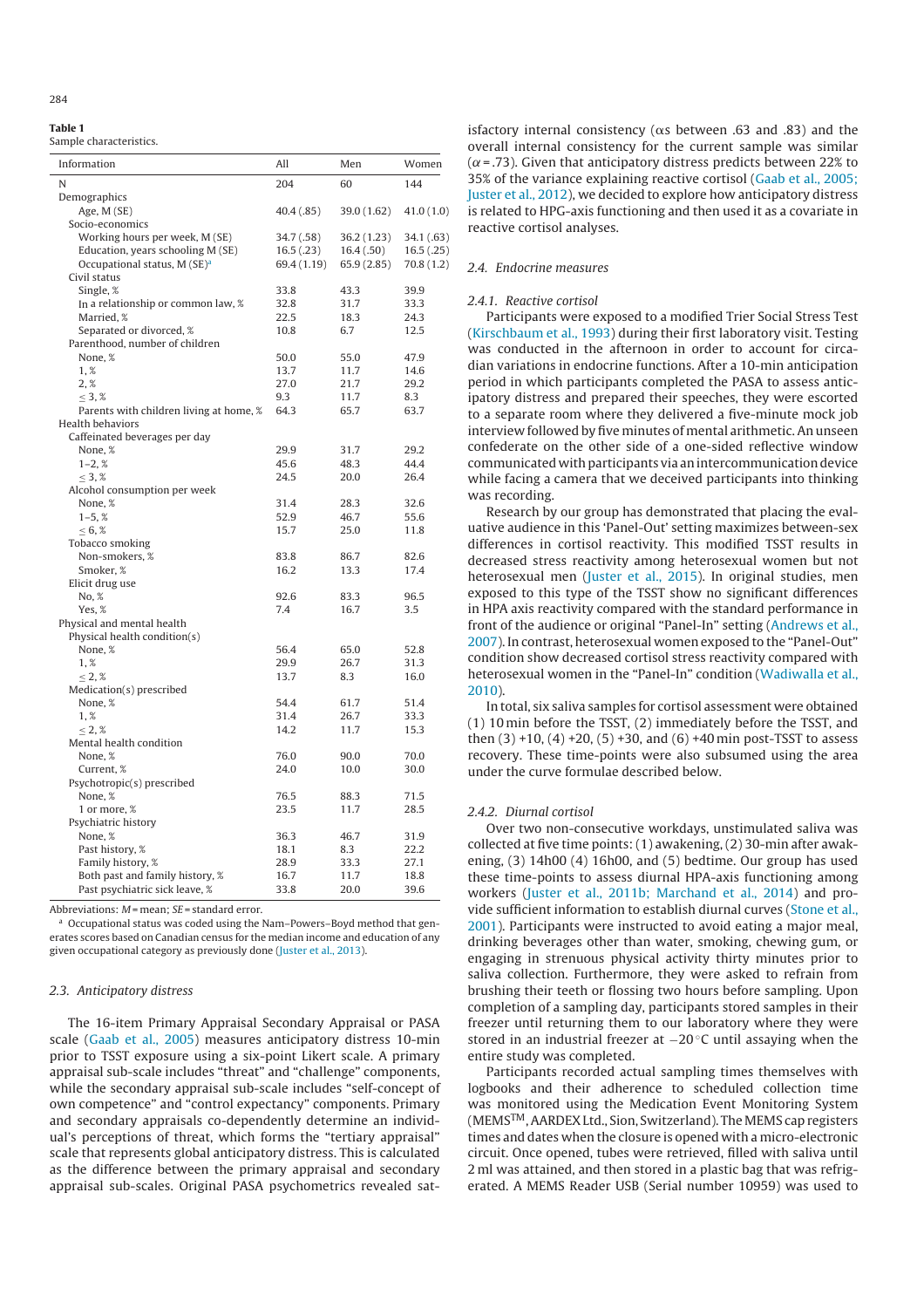record information when returned to our laboratory and compiled using Powerview software.

MEMS is regarded as the gold standard for monitoring and motivating participant compliance in psychoneuroendocrine field research (Kudielka et al., 2012). MEMS compliance deviation was calculated as the sum absolute difference in minutes for both weekdays between the actual sampling time according to MEMs recordings and the scheduled sampling time for pre-determined time-points (+30 min after awakening, 14h00, and 16h00). Main analyses of diurnal cortisol controlled for mean awakening time  $(M = 6:59:57, SE = 0:05:12)$  that differed by sex: men woke up later than women (p = .013,  $\eta^2{}_{P}$  = .032). No sex differences were found for MEMS compliance deviation ( $p = .769$ ). Overall, participants were respectful of assigned time-points, showing only limited deviations in the morning  $(M = 12.6 \text{ min}, SE = 3.05)$  but were less compliant in the afternoon ( $M = 37.98$  min,  $SE = 3.05$ ). Both AM and PM minutes deviation were summed ( $M = 49.58$  min,  $SE = 5.65$ ) for use as a covariate in our main analysis.

Diurnal cortisol time-points for the two sampling days were averaged to maximize generalizability. This was justified as reliability among diurnal cortisol time points were acceptable when controlling for MEMS compliance deviation with partial correlations ranging from  $r = .43$  to .61. Among women, diurnal cortisol did not differ according to reproductive status ( $p = .832$ ).

# 2.4.3. Sex hormones

Salivary testosterone, estradiol, and progesterone concentrations were measured (1) once 10-min before anticipating the TSST and (2) twice during the same days as diurnal cortisol sampling. First, a baseline saliva sample 20-min pre-TSST exposure was collected for all participants in the afternoon  $(M=13:47,$  $SE = 0:03$  min). Second, two additional saliva samples were collected on the same sample days as the diurnal cortisol sampling  $(M = 14:19, SE = 0:23$  min). Sex-specific reliability analyses revealed acceptable inter-correlations between the two repeated measures of diurnal sex hormones (rs: .50 to .83) that were therefore averaged. Due to similar sampling times, diurnal sex hormones were correlated with those taken before the TSST: testosterone  $(r = .715,$  $p < .001$ ), estradiol ( $r = .322$ ,  $p < .001$ ), and progesterone ( $r = .355$ ,  $p < .001$ ). It is also noteworthy that correlations among separate sex hormones were generally stronger for men (rs between .212 and .457) than for women (rs between .04 and .373).

For women of reproductive age, both pre-TSST and diurnal sex hormones were not associated with days since last menstruation or oral contraceptive use (ps > .52). This provides further support for the need to account for within-sex variation in HPG-axis secretory patterns. Indeed, the central argument of our study is that adjusting for sex hormones will alter the presence or absence of "sex-specific" cortisol profiles seen in psychoneuroendocrine studies that rarely measure sex hormones.

## 2.4.4. Assay information

Sterilized 5 ml  $57 \times 15.3$  mm screw cap tubes (Sarstedt<sup>®</sup>, Item No. 62.558.201) were used to collect 2 ml of saliva guided with thick straws. Tubes had  $34.9 \times 12.7$  mm cryogenic labels and 11 mm circular cryogenic labels of different colors to designate different time-points and different hormones so as to help guide participants.

Assays were conducted at the Saliva Laboratory of the Centre for Studies on Human Stress (www.humanstress.ca). Frozen samples were brought to room temperature and centrifuged at  $1500 \times g$  (3000 rpm) for 15 min. All assays were run in duplicates and averaged. High-sensitivity enzymeimmuneassays were used for cortisol (Salimetrics®, No. 1-3102, sensitivity:  $0.012-3 \mu g/dl$ ), estradiol (Salimetrics®, No. 1-3702, sensitivity: 1-32 pg/ml), and progesterone (Salimetrics®, No. 1-1502, sensitivity: 5 pg/ml), while

testosterone was determined by expanded-range enzymeimmuneassay (Salimetrics®, No. 1-2402, sensitivity: 1 pg/ml). Inter-assay and intra-assay coefficients of variance were respectively below 9.27% and 5.89% for cortisol, 12.18% and 3.84% for testosterone, 10.29% and 4.23% for estradiol, and 14.09% and 6.23% for progesterone. Assays were duplicated and averaged.

#### 2.5. Data treatment and statistical analysis

Statistical analyses used the Statistical Package for the Social Sciences 23 for Macintosh. Missing data for cortisol (reactive:  $n = 2$ ; diurnal:  $n = 16$ ) and and sex hormones (reactive:  $n = 1$ ; diurnal:  $n = 17$ ) are reflected in varying degrees of freedom.

Anticipatory distress was assessed using one-way analysis of variance, Pearson's correlations, andpartial correlations controlling for sex. Main analyses used repeated measures analysis of covariance (RM-ANCOVA) for both reactive cortisol and diurnal cortisol with covariates that were unadjusted or adjusted for sex hormones. Default covariates for both reactive cortisol and diurnal cortisol included age, mental health condition, and illicit drugs. Additional covariates for reactive cortisol included anticipatory distress, while diurnal cortisol included awakening time and MEMS compliance deviation. Greenhouse-Geisser corrections are reported whenever appropriate. Post-hoc analyses employed multivariate analysis of covariance split by sex. Effect sizes can be interpreted as a small effect ( $\eta^2 P \cong 0.01$ ), medium effect ( $\eta^2 P \cong 0.06$ ), or large effect ( $\eta^2 P \cong 0.14$ ).

Secondary analyses used Pearson's correlations and one-away analysis of variance to explore summary measures of reactive and diurnal contexts. Cortisol data were transformed into timedependent scores: (1) area under the curve with respect to increase (AUCi) and (2) area under the curve with respect to ground (AUCg) formulae (Pruessner et al., 2003). AUCi scores represent increment/decrement sensitivities of the HPA-axis without regard for zero, while AUCg scores represent HPA-axis systemic output starting at zero. Reactive cortisol scores used both AUCi and AUCg, while diurnal cortisol scores used the AUCi to represent the CAR based on the awakening and +30-min samples and the AUCg to represent diurnal systemic output using all samples throughout the day. Recorded time differences for every reactive and diurnal cortisol (e.g., MEMS) sample was used to precisely personalize area under the curve calculations for each participant.

## **3. Results**

# 3.1. Anticipatory distress

Analysis of variance revealed that women self-reported higher anticipatory distress than men (p=.021,  $\eta^2{}_P$ =.028) before the TSST. This result was driven by primary appraisals related to PASA threat (p = .009,  $\eta^2{}_P$  = .035) and challenge (p = .044,  $\eta^2{}_P$  = .021) subscales. Partial correlations among the entire sample controlling for sex revealed positive correlations between estradiol concentrations and PASA control expectancy  $(r=.157, p=.031)$  as well as PASA threat and systemic cortisol output (AUCg) in the TSST paradigm ( $r = .163$ ,  $p = .024$ ). Among men only, sex hormones measured prior to to the TSST were related to PASA components. Testosterone was positively correlated with secondary appraisals  $(r = .284, p = .029)$ : this was due to trending secondary appraisals of PASA self-concept of own competence  $(r=.228, p=.082)$  and control expectancy ( $r = 0.255$ ,  $p = 0.051$ ) sub-scales. Progesterone was positively correlated with PASA challenge  $(r=.297, p=.024)$  and control expectancy ( $r = .295$ ,  $p = .023$ ) subs-scales.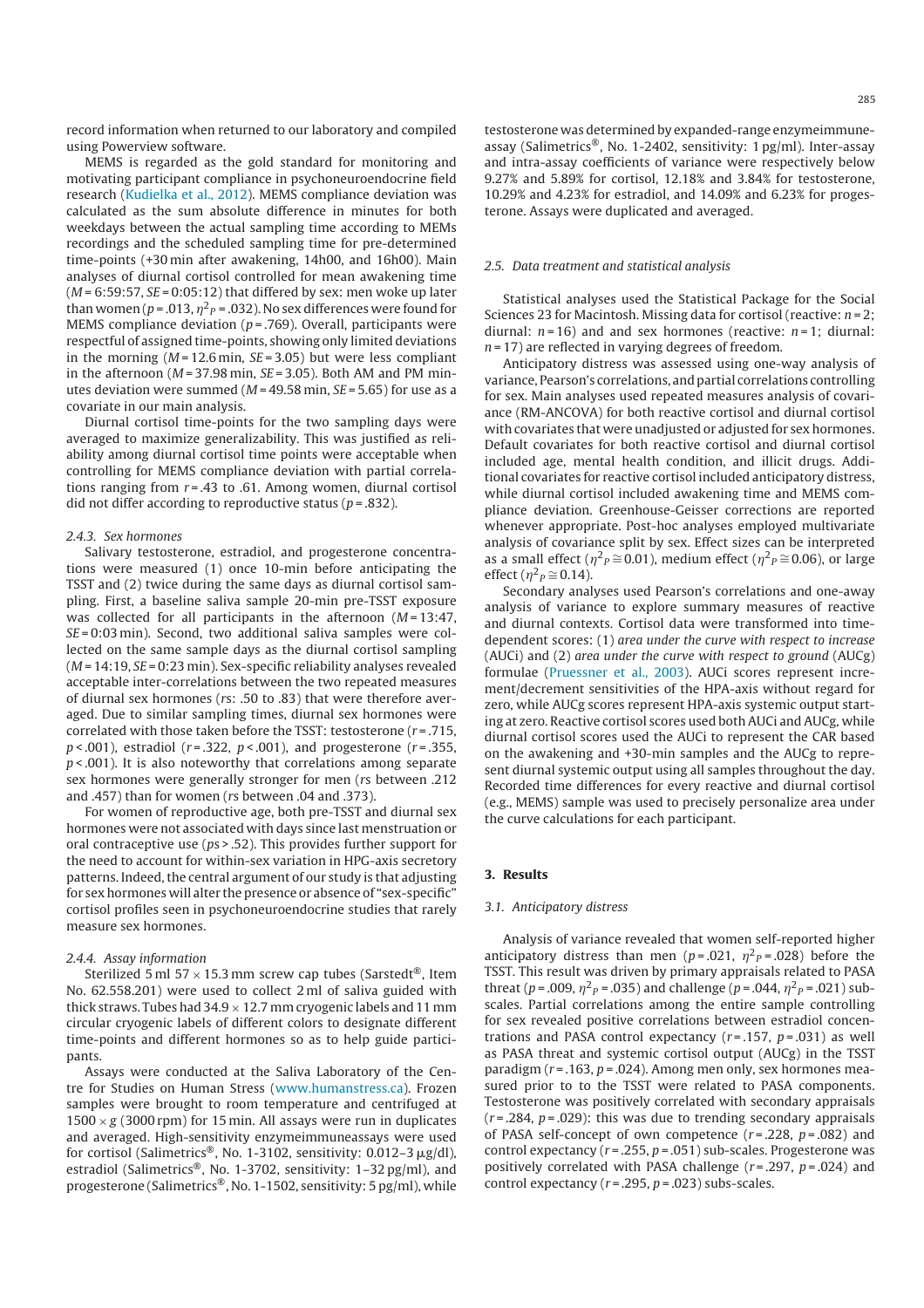

**Fig. 1.** Estimated means (±SE) for reactive cortisol (A1 and A2) and diurnal cortisol (B1 and B2) as a function of sex. Unadjusted models for reactive cortisol controlled for age, mental health condition, illicit drug use, and anticipatory distress (A1). Unadjusted models for diurnal cortisol controlled for age, mental health condition, illicit drug use, awakening time, and compliance deviation (B1). Adjusted models for reactive cortisol (B2) and diurnal cortisol (B2) additionally controlled for testosterone, estradiol, and progesterone.  $Note: ** = p < .01; * = p < .05; + = p < .10; TSST = Trier Social Stress Test.$ 

## 3.2. Reactive cortisol

In a RM-ANCOVA unadjusted for sex hormones (Fig. 1A1), we found a significant time effect  $(F_{(2,41,450.1)} = 6.03, p = .001,$  $\eta^2$ <sub>P</sub> = .031) and between-groups sex difference in which men showed higher cortisol than women  $(F_{(1, 187)} = 4.8$ ,  $p = .03$ ,  $\eta^2 P = .025$ ). A trend towards a time X sex interaction  $(F_{(2,41,450.1)}$ = 2.45, p=.076,  $\eta^2$ <sub>P</sub>=.013) was due to sex differences 10-min (p = .045,  $\eta^2 P = .021$ ), 20-min (p = .018,  $\eta^2 P = .029$ ), 30-min  $(p = .061, \eta^2 P = .019)$ , and 40-min  $(p = .02, \eta^2 P = .028)$  post-TSST. A significant covariation effect emerged for mental health condition  $(F_{(1,187)} = 6.12, p = .014, \eta^2 P = .032).$ 

In re-analyses adjusting for sex hormones (Fig. 1A2), the sex difference disappeared ( $p = .97$ ). Instead, we detected a significant time effect  $(F_{(2,4,434.5)} = 7.1, p < .001, \eta^2 P_{\text{e}} = .037)$  and time  $\times$  sex interaction effect  $(F_{(2.4,434.5)} = 3.2, p = .035, \eta^2 P = .017)$ : women had higher C than men at baseline ( $p = .01$ ,  $\eta^2$ <sub>P</sub> = .021), but not thereafter. Covariation effects were detected for time X testosterone  $(F_{(2,4,434.5)} = 3.1, p = .036, \eta^2 p = .017)$ , time  $\times$  mental health condition  $(F_{(2,4,434.5)} = 3.0, p = .043, \eta^2 p = .016)$ , and mental health condition  $(F_{(1,181)} = 7.03, p = .009, \eta^2 P = .037).$ 

Correlations assessed baseline sex hormones in association with reactive cortisol (AUCi) and systemic output (AUCg). For the entire sample, reactive cortisol was negatively associated with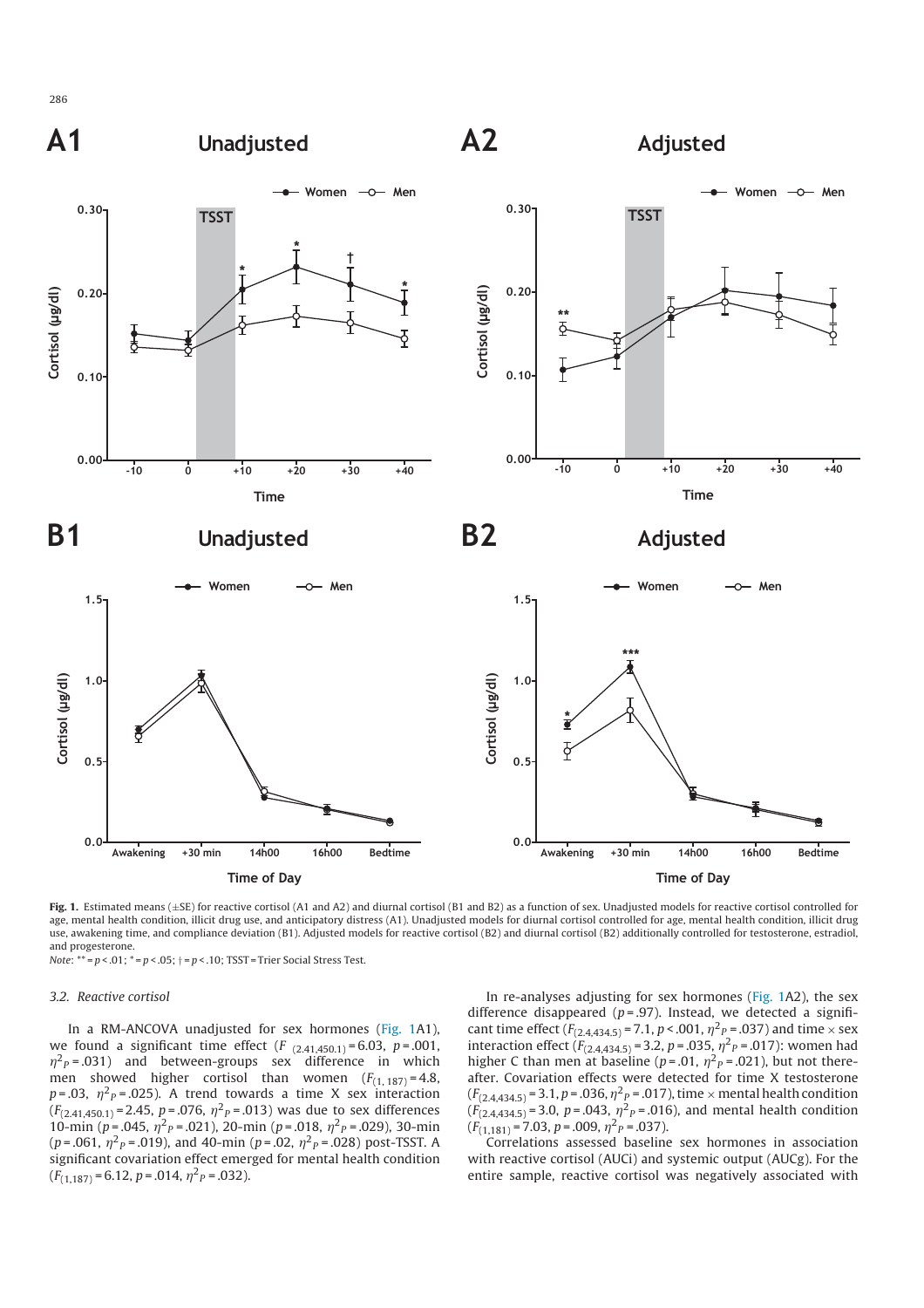estradiol ( $r = -175$ ,  $p = 0.014$ ), while systemic output was positively correlated with testosterone ( $r = .178$ ,  $p = .011$ ). For men, reactive cortisol was negatively correlated only with progesterone  $(r = -.256, p = .048)$ . For women, reactive cortisol was negatively correlated with testosterone ( $r = -.203$ ,  $p = .016$ ) and estradiol  $(r = -.176, p = .038)$ . When sub-divided according to reproductive status among women, the testosterone effect was driven by menopaused women while the estradiol effect was driven by contraceptive women. No significant associations emerged when assessing cortisol systemic output throughout the TSST session in sex-specific analyses. Men showed marginally higher cortisol systemic output than women  $(F_{(1, 200)} = 4.03, p = .046, \eta^2 P = .020)$ ; however, no sex differences were found for reactive cortisol  $(p = .431, \eta^2 p = .003).$ 

## 3.3. Diurnal cortisol

In a RM-ANCOVA unadjusted for sex hormones (Fig. 1B1), we found a significant time effect  $(F_{(2,28,410,95)} = 23.11, p < .0001,$  $\eta^2$ <sub>P</sub> = .114). Covariation effects were found for time  $\times$  awakening time  $(F_{(2,28,410.95)} = 6.13, p = .001, \eta^2 P = .033)$  and illicit drugs  $(F_{(1, 180)} = 8.31, p = .004, \eta^2 P = .044)$ . Critically, no sex effects were detected (ps > .45).

In re-analyses adjusting for sex hormones (Fig. 1B2), we found a significant time  $\times$  sex interaction effect ( $F_{(2,37,397,48)}$  = 4.78,  $p = .006$ ,  $\eta^2 P = .028$ ): compared to men, women had higher cortisol concentrations at awakening ( $p = .02$ ,  $\eta^2 P = .032$ ) and 30-min thereafter ( $p = .008$ ,  $\eta^2 p = .041$ ). In between-groups analysis, women showed higher overall cortisol concentrations than men  $(F_{(1, 168)} = 4.33, p = .039, \eta^2 p = .025)$ . Covariation effects were detected for time  $\times$  awakening time  $(F_{(2,4,397,48)} = 5.7$ ,  $p = .002$ ,  $\eta^2 P = .033$ ), time × testosterone  $(F_{(2,4,397,48)} = 6.8, p = .001$ ,  $\eta^2{}_P$  = .039), testosterone ( $F_{(1, 168)}$  = 7.1, p = .009,  $\eta^2{}_P$  = .04), and illicit drugs  $(F_{(1, 168)} = 5.8, p = .017, \eta^2 P = .033)$ .

Correlations assessed diurnal sex hormones in association with the CAR (AUCi for awakening and +30-min) and diurnal systemic output (AUCg for awakening, +30-min, 14h00, 16h00, and bedtime). For the entire sample, diurnal systemic output was positively correlated with testosterone ( $r = .163$ ,  $p = .031$ ). For men only, diurnal systemic output was positively correlated with progesterone  $(r = .336, p = .016)$  and trending with testosterone  $(r = .244, p = .084)$ . For women only, diurnal systemic output was positively correlated with testosterone ( $r = 0.231$ ,  $p = 0.010$ ). When sub-divided according to reproductive status among women, this was driven by cycling women. With the exception of a positive association between the CAR (AUCi) and estradiol among cycling women ( $r = 0.339$ ,  $p = 0.020$ ), no other associations emerged for the CAR in either sex. No sex differences were found for the CAR ( $p = .989$ ,  $\eta^2$ <sub>P</sub> < .001) or diurnal systemic output ( $p = .718$ ,  $\eta^2{}_P = .001$ ).

#### **4. Discussion**

This study demonstrates that accounting for sex hormones adjusts "sex-specific" reactive and diurnal cortisol profiles. Specifically, covarying for testosterone, estradiol, and progesterone in both sexes attenuated reactive cortisol sex differences while amplifying diurnal cortisol sex differences that might otherwise elude identification. Using summary measures of HPA-axis functioning, we further found sex-specific associations with the HPG-axis. While this has implications for research focusing on sex differences in stress (patho) physiology, accounting for individual difference in sex hormones among men and women may be a prerequisite for studies of complex social behaviors that implicate cross-talk between the HPA-axis and HPG-axis. The following discussion will

center on the methodological significance of this study in the context of past and future research.

To the best of our knowledge, our study is the first to link basal HPG-axis functioning to PASA anticipatory distress prior to the TSST. For the entire sample, basal estradiol was correlated with anticipatory distress (PASA control expectancy sub-scale). Unlike past reports (Gaab et al., 2005; Juster et al., 2012), only the PASA threat sub-scale was associated with cortisol systemic output (AUCg). Women self-reported higher overall anticipatory distress than men; however, it is men that showed positive associations among basal testosterone, progesterone, and anticipatory distress, especially PASA sub-scales related to competence and control. Given that women generally self-report greater psychosocial distress than men who are in turn more reactive to the TSST, we can speculate that sex hormones might influence these sex/gender differences (Dedovic et al., 2009).

Sex differences in reactive cortisol were only significant in unadjusted models that were attenuated when adjusting for sex hormones. Furthermore, an interesting observation was that correlations that might otherwise be deemed meaningful for one sex were in fact significant for the opposite sex. For example, testosterone was negatively associated with reactive cortisol(AUCi) most strongly among menopaused women, but not among men. While this association was not strong in magnitude, it does provide novel evidence that testosterone modulates HPA-axis functioning in older women. In a similar vein, hormones generally implicated in female reproduction may modulate cortisol in men. Accordingly, we found that baseline progesterone was negatively associated with reactive cortisol only among men. To assume that HPG-axis and HPA-axis activities vary uniformly between-sex is to ignore a potentially important source of within-sex variation hitherto ignored.

Unsurprisingly for the entire sample combined, testosterone was positively associated with cortisol systemic output (AUCg) throughout the TSST, while estradiol was negatively associated with reactive cortisol (AUCi). The role of estrogen during acute stress is mixed in the stress reactivity literature. There is evidence that estradiol levels rapidly and pervasively increase in response to acute stressors in animal models (Shors et al., 1999) whereby interactions depend on the type, duration, and frequency of the stressor in a multi-phasic manner (Rivier and Rivest, 1991). Moreover, testosterone is converted into estradiol in the brain through aromatization that exerts HPA-axis stimulation (Kudielka et al., 1998). Interestingly, men treated with 48-hours of estradiol show exaggerated HPA-axis responses to the TSST compared to placebo (Kirschbaum et al., 1996). By contrast, estrogens appear to have a stress dampening effect among women (Kajantie and Phillips, 2006; McEwen, 2002). Given the reciprocal interactions among sex and stress hormones, the biological relevance of these findings must be further elucidated with the critical consideration that androgens, estrogens, and progestins may have vastly different effects between the sexes.

Some discussion of broad mechanisms is in order given that HPA-axis and HPG-axis activities are bidirectional (Viau, 2002). Under conditions of chronic stress, the HPA-axis exerts an inhibitory effect on the HPG-axis at the detriment of reproductive behavior and other basal HPG-axis functions. In humans, increased cortisol levels impair the expression of luteinizing hormonereleasing hormone, the secretion of luteinizing hormones, and the synthesis of sex hormones (Rivier and Rivest, 1991; Tilbrook et al., 2000). Conversely, testosterone inhibits the HPA-axis at the hypothalamic level (Terburg et al., 2009), exerting a strong influence on cortisol regulation that may in turn modulate sex differences in stress-related HPA-axis activity (Kerr and Kerr, 2001; Kornstein et al., 2000). In a variety of species, it is males who show lower adrenocorticotropic hormone and cortisol concentrations in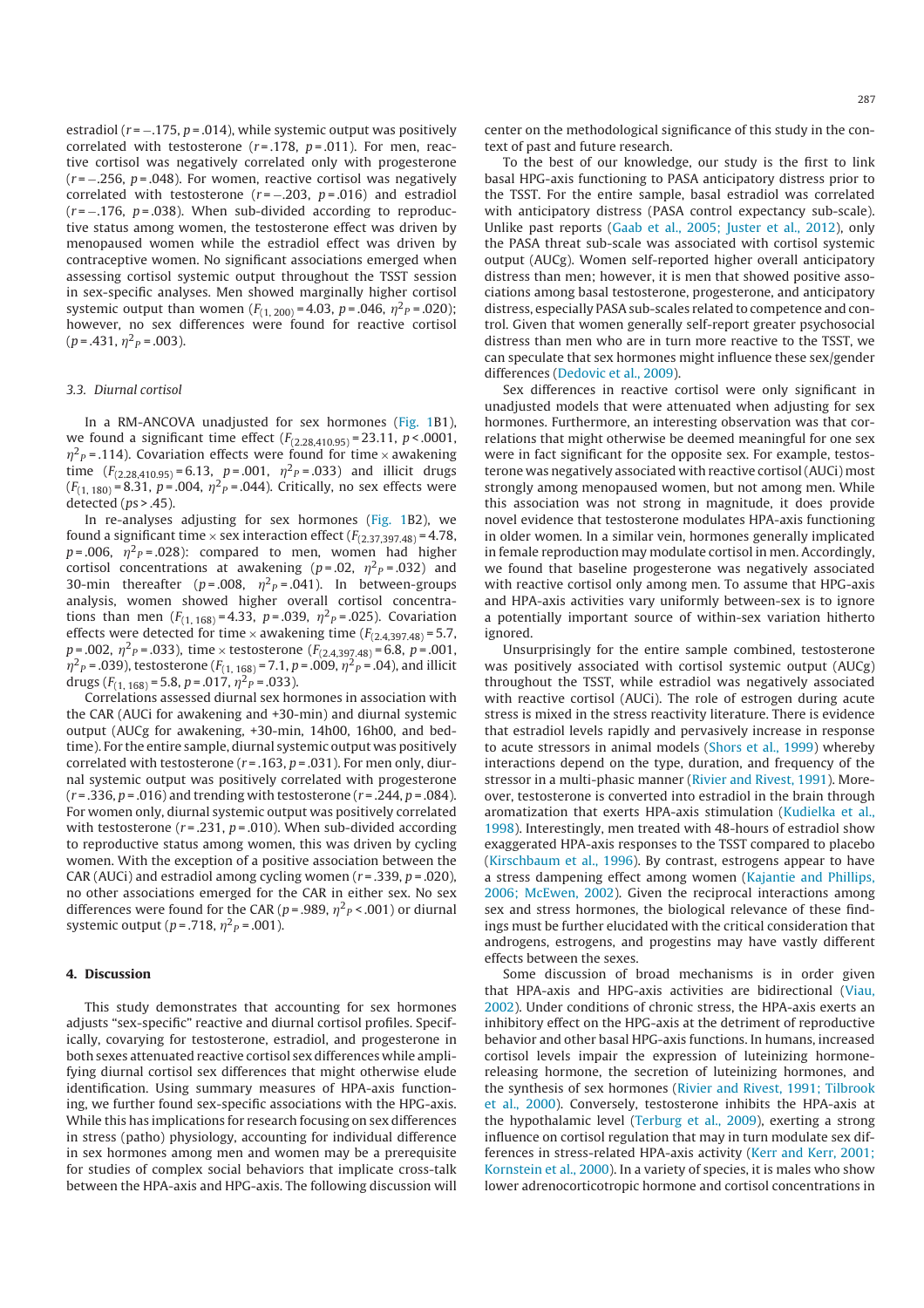both basal and stress-induced activity due to inhibitory effects by testosterone (Handa et al., 1994; Young, 1998). And yet in humans, amplified reactive cortisol is typically observed among men when contrasted to women of reproductive age (Dickerson and Kemeny, 2004; Kajantie and Phillips, 2006; Kirschbaum et al., 1992).

In the context of social neuroscience, accounting for HPG-axis activities may be necessary to accurately assess HPA-axis functioning and vice-versa. The dual-hormone hypothesis proposes that basal cortisol moderates testosterone functioning in specific psychosocial contexts that interact with various pro- or anti-social behaviors (Carre and Mehta, 2011; Popma et al., 2007). For example among women athletes, high basal cortisol moderates reduced testosterone reactivity in a competitive event (Edwards and Casto, 2015). Conversely among men, low basal cortisol is associated with increased testosterone following exposure to the TSST (Bedgood et al., 2014). Interestingly among both men and women, basal testosterone is positively associated to social threat among individuals with low cortisol (Mehta and Josephs, 2010). It is therefore possible that when cortisol concentrations are high or low, the pathway linking testosterone to behavior is respectively deactivated or activated and this may flip-flop between and within the sexes.

Inter- and intra-individual differences in endocrine functioning are key considerations in the context of specific social contexts. For example following a change in social status like winning a Tetris tournament, basal HPG-axis production of testosterone predicts cortisol reactivity for both sexes (Mehta et al., 2008) and viceversa among men (Zilioli and Watson, 2012). Moreover, enhanced testosterone production in the context of competition can amplify assertiveness and aggression when social status is threatened (Chichinadze et al., 2012a; Chichinadze et al., 2012b). As this is highly likely in the context of the TSST, studying repeated measurement of HPG-axis and HPA-axis products represents an exciting lens from which to further understand within-sex variations in stress physiology that go beyond binary sex differences.

The role of progesterone on the HPA-axis is unclear. Brain imaging research shows that pre-menopausal women with elevated estrogen concentrations show diminished neural responsivity to emotional situations, while progesterone appears to have the opposite enhancing effect (Andreano and Cahill, 2010; Goldstein et al., 2005; Ossewaarde et al., 2011; Protopopescu et al., 2005). This is consistent with animal studies that have revealed progesterone receptors in several key limbic and corticolimbic structures, including the hypothalamus, thalamus, amygdala, hippocampus, and prefrontal cortex (Guerra-Araiza et al., 2002, 2003; Kato et al., 1994). These are the same regions subserving the HPA-axis (Lupien et al., 2009), making co-activation a likely mechanism of action. Yet, little is known about progesterone concentrations in human stress studies, underlining the fact that HPG-axis should be further considered when studying the HPA-axis reactivity.

Despite decades of research, it is also not yet clear if diurnal HPA-axis rhythmicity differs between the sexes (Clow et al., 2010; Kudielka et al., 2012; Wolfram et al., 2011). Like reactive cortisol studies, it is rather striking that sex hormones are rarely actually measured, but instead assumed to vary uniformly among groups according to reproductive status that is only intermittingly related to diurnal cortisol (Kudielka and Kirschbaum, 2003; Pruessner et al., 1997). This was not the case in the current study. Instead, we found that women showed higher cortisol concentrations at awakening and +30-min thereafter in comparison to men in adjusted but not unadjusted models. Similar to analyses of reactive cortisol, testosterone was associated with diurnal cortisol systemic output for the entire sample, but only for women in sex-stratified analyses.

HPG-axis confounding of the HPA-axis has generally only focused on estradiol or progesterone variation among women (Kirschbaum et al., 1999) without consideration that testosterone may be of functional significance. By contrast, diurnal cortisol systemic output was associated with progesterone in men, consistent with research showing that progesterone is biological meaningful among men (Champagne et al., 2012). This may represent overall concentration differences between men and women as well as sensitization differences to bound and free fractions of sex hormones. Taken together, an important take home message of our study is that sex hormones provide a means to conceptualize sex continuously rather than categorically, therefore allowing psychoneuroendocrine researchers to reconceptualize "sex-specific" phenomena.

## 4.1. Strengths and limitations

Several considerations strengthen and weaken our findings. Despite a respectable sample size, men were under-represented. On the other hand, women of various reproductive statuses (e.g., cycling, contraceptive, menopaused) were well represented, even though they did not significantly differ from each other for key study variables. Our sample was also quite heterogeneous since individuals reported varying degrees of mental health despite still being healthy and working. This ultimately limits comparison to other studies using stricter exclusion criteria and also lacks generalizability given the common hospital workplace. Nevertheless, our rigorous intra-individual assessment of HPA-axis functioning provided us with a rich contextual window from which to observe individual differences. To improve this approach further, future studies could assess multiple measures of sex hormones to understand dynamic functioning that we could not address with our limited measurement of basal sex hormones constrained to afternoon sampling.

Lifelong dynamics and exposure to sex steroids differ greatly between the sexes. Men experience age-related linear declines in testosterone levels whereas women's lives are characterized by constant periodic fluctuations including menarche, menstruation, pregnancies, and menopause. Consequently, biological sex differences observed might depend on sex hormones (i.e., androgens versus estrogens), categorized concentrations of sex hormones (i.e., phase of the menstrual cycle, pregnancy, menopause), and lifelong exposures to changes in sex hormones (i.e., age at puberty, number of pregnancies, exogenous hormone administration (Juster et al., 2011a). As lifelong differences in the hormonal milieu vary greatly among individuals (Lord et al., 2009), this study provides further evidence that dichotomizations according to sex are oversimplified. Notwithstanding, we acknowledge that it is not always feasible to assess a lifetime of factors nor systematically include sex hormones in every study assessing the HPA-axis. Technological advances in biochemical quantification (e.g., liquid chromatography) of multiple steroid hormones could eventually help limit the costs associated with taking more expensive approaches to assessing neuroendocrine profiles (Gao et al., 2015).

Measuring sex as a binary "male/female" classification is not sufficient when scientists are attempting to understand differences between men, women, and gender diverse individuals (Wainer and Wainer, 2012). Adjusting for sex hormones allows us to robustly account for biological sex-based modulation of HPA-axis activities, thus allowing researchers to thereafter sift out the effects of socio-cultural gender (Juster et al., 2015). Notwithstanding, our study is a cross-sectional snapshot that did not account for organizational and activational processes related to the HPG-axis throughout life. Furthermore, chromosomal-dependent sex differences (Kuljis et al., 2013) represent another layer of genetic complexity. Indeed, various other factors related to biological constitution (e.g., organs, metabolism) represent additional considerations for future research aimed at unravelling the mechanisms at play. Lastly, we believe that transgender individuals represents an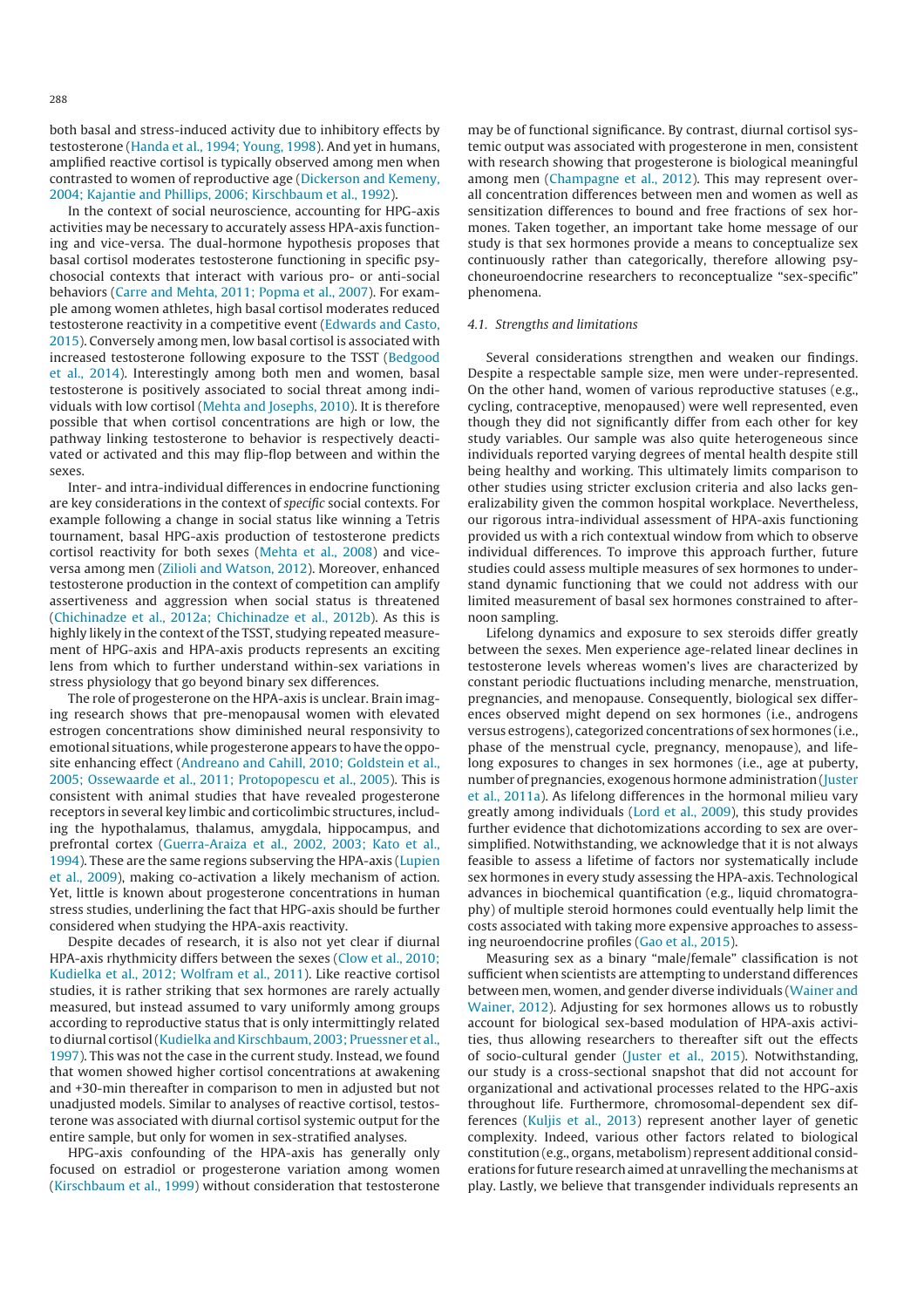understudied population (Institute of Medicine, 2011) that ought to be included to understand how transitioning and synthetic sex hormones correlate with cortisol profiles.

### **5. Conclusions**

In summary, we argue that accounting for sex hormone variations in both sexes may be the best way to adjust for biological sex-based modulation of stress physiology. This could help eliminate over-reliance on self-reports (Bachand et al., 2009; Jukic et al., 2008; Small et al., 2007) that do not consistently correspond with endocrine concentrations presumed to vary as a function of reproductive statuses (e.g., contraceptive, luteal/follicular women, menopause/andropause). Beyond this methodological consideration, our findings suggest that within-sex variations in sex hormone concentrations can help explain additional variance in reactive and diurnal cortisol profiles. Indeed, perhaps the most intriguing finding was that sex-specific associations among cortisol profiles were observed with progesterone in men and testosterone in women. Given vast inter- and intra-individual differences in basal steroid activities, measuring sex hormones is essential when investigating stress physiology in the aim of teasing apart "sex-specific" disease vulnerabilities.

#### **Conflict of interest**

The authors unanimously declare no conflicts of interest.

## **Role of the funding source**

This project was supported by the Canadian Institutes of Health Research (CIHR) Institute of Gender and Health (Grant No. 222055) awarded to S.J. Lupien (Principal Investigator), E. Kouassi, and A. Lesage. S.J. Lupien held a senior investigator chair on Gender and Mental Health from the CIHR Institute of Gender and Health (Grant No. GSC 91039). R.P. Juster held a doctoral scholarship from the CIHR Institute of Aging (Grant No. SIA 95402) and support from the Research Team on Work and Mental Health (ERTSM).

# **Contributors**

R.P. Juster and S.J. Lupien contributed to the study design. Testing and data collection was performed by R.P. Juster, N. Durand, A.B. Desrochers, and O. Bourdon. Logistic support was provided by C. Raymond and N. Wan. R.P. Juster analyzed and interpreted the data under the supervision of J.C. Pruessner and S.J. Lupien. R.P. Juster drafted the manuscript and all co-authors approved the final version of the manuscript for submission.

# **Acknowledgements**

We wish to thank our participants for their contributions. This project would not have been possible without the hard work of our technician Helen Findlay. Thanks are also expressed to Joanne Beausejour for administrative assistance and Catherine Dion for communications support. We also thank Brigitte Kudielka and Victor Viau for scientific advice as well as Gillian Einstein and Mark Ellenbogen for their academic support.

#### **References**

- Andreano, J.M., Cahill, L., 2010. Menstrual cycle modulation of medial temporal activity evoked by negative emotion. Neuroimage 53, 1286–1293.
- Andrews, J., Wadiwalla, M., Juster, R.P., Lord, C., Lupien, S.J., Pruessner, J.C., 2007. Effects of manipulating the amount of social-evaluative threat on the cortisol stress response in young healthy men. Behav. Neurosci. 121, 871–876.
- Bachand, A.M., Cragin, L.A., Reif, J.S., 2009. Reliability of retrospectively assessed categorical menstrual cycle length data. Ann. Epidemiol. 19, 501–503.
- Bedgood, D., Boggiano, M.M., Turan, B., 2014. Testosterone and social evaluative stress: the moderating role of basal cortisol. Psychoneuroendocrinology 47, 107–115.
- Bouma, E.M., Riese, H., Ormel, J., Verhulst, F.C., Oldehinkel, A.J., 2009. Adolescents' cortisol responses to awakening and social stress; effects of gender, menstrual phase and oral contraceptives. The TRAILS study. Psychoneuroendocrinology 34, 884–893.
- Carre, J.M., Mehta, P.H., 2011. Importance of considering testosterone–cortisol interactions in predicting human aggression and dominance. Aggress. Behav. 37, 489–491.
- Champagne, J., Lakis, N., Bourque, J., Stip, E., Lipp, O., Mendrek, A., 2012. Progesterone and cerebral function during emotion processing in men and women with schizophrenia. Schizophr. Res. Treatment 2012, 917901.
- Chichinadze, K., Chichinadze, N., 2008. Stress-induced increase of testosterone: contributions of social status and sympathetic reactivity. Physiol. Behav. 94, 595–603.
- Chichinadze, K., Chichinadze, N., Gachechiladze, L., Lazarashvili, A., 2012a. The role of androgens in regulating emotional state and aggressive behavior. Rev. Neurosci. 23, 123–133.
- Chichinadze, K., Lazarashvili, A., Chichinadze, N., Gachechiladze, L., 2012b. Testosterone dynamics during encounter: role of emotional factors. J. Comp. Physiol. A Neuroethol. Sens. Neural Behav. Physiol. 198, 485–494.
- Clow, A., Hucklebridge, F., Stalder, T., Evans, P., Thorn, L., 2010. The cortisol awakening response: more than a measure of HPA axis function. Neurosci. Biobehav. Rev. 35, 97–103.
- Dedovic, K., Wadiwalla, M., Engert, V., Pruessner, J.C., 2009. The role of sex and gender socialization in stress reactivity. Dev. Psychol. 45, 45–55.
- Dickerson, S.S., Kemeny, M.E., 2004. Acute stressors and cortisol responses: a theoretical integration and synthesis of laboratory research. Psychol. Bull 130, 355–391.
- Edwards, D.A., Casto, K.V., 2015. Baseline cortisol moderates testosterone reactivity to women's intercollegiate athletic competition. Physiol. Behav. 142, 48–51.
- Gaab, J., Rohleder, N., Nater, U.M., Ehlert, U., 2005. Psychological determinants of the cortisol stress response: the role of anticipatory cognitive appraisal. Psychoneuroendocrinology 30, 599–610.
- Gao, W., Stalder, T., Kirschbaum, C., 2015. Quantitative analysis of estradiol and six other steroid hormones in human saliva using a high throughput liquid chromatography–tandem mass spectrometry assay. Talanta 143, 353–358.
- Goldstein, J.M., Jerram, M., Poldrack, R., Ahern, T., Kennedy, D.N., Seidman, L.J., Makris, N., 2005. Hormonal cycle modulates arousal circuitry in women using functional magnetic resonance imaging. J. Neurosci. 25, 9309–9316.
- Guerra-Araiza, C., Coyoy-Salgado, A., Camacho-Arroyo, I., 2002. Sex differences in the regulation of progesterone receptor isoforms expression in the rat brain. Brain Res. Bull. 59, 105–109.
- Guerra-Araiza, C., Villamar-Cruz, O., Gonzalez-Arenas, A., Chavira, R., Camacho-Arroyo, I., 2003. Changes in progesterone receptor isoforms content in the rat brain during the oestrous cycle and after oestradiol and progesterone treatments. J. Neuroendocrinol. 15, 984–990.
- Handa, R.J., Burgess, L.H., Kerr, J.E., O'Keefe, J.A., 1994. Gonadal steroid hormone receptors and sex differences in the hypothalamo–pituitary–adrenal axis. Horm. Behav. 28, 464–476.
- Institute of Medicine, 2011. The Health of Lesbian, Gay, Bisexual, and Transgender People: Building a Foundation for Better Understanding. The National Academies Press, Washington, DC.
- Jukic, A.M., Weinberg, C.R., Wilcox, A.J., McConnaughey, D.R., Hornsby, P., Baird, D.D., 2008. Accuracy of reporting of menstrual cycle length. Am. J. Epidemiol. 167, 25–33.
- Juster, R.P., Bizik, G., Picard, M., Arsenault-Lapierre, G., Sindi, S., Trepanier, L., Marin, M.F., Wan, N., Sekerovic, Z., Lord, C., Fiocco, A.J., Plusquellec, P., McEwen, B.S., Lupien, S.J., 2011a. A transdisciplinary perspective of chronic stress in relation to psychopathology throughout life span development. Dev. Psychopathol. 23, 725–776.
- Juster, R.P., Sindi, S., Marin, M.F., Perna, A., Hashemi, A., Pruessner, J.C., Lupien, S.J., 2011b. A clinical allostatic load index is associated with burnout symptoms and hypocortisolemic profiles in healthy workers. Psychoneuroendocrinology 36, 797–805.
- Juster, R.P., Perna, A., Marin, M.F., Sindi, S., Lupien, S.J., 2012. Timing is everything: anticipatory stress dynamics among cortisol and blood pressure reactivity and recovery in healthy adults. Stress 15, 569–577.
- Juster, R.P., Moskowitz, D.S., Lavoie, J., D'Antono, B., 2013. Sex-specific interaction effects of age, occupational status, and workplace stress on psychiatric symptoms and allostatic load among healthy Montreal workers. Stress 16, 616–629.
- Juster, R.P., Hatzenbuehler, M.L., Mendrek, A., Pfaus, J.G., Smith, N.G., Johnson, P.J., Lefebvre-Louis, J.P., Raymond, C., Marin, M.F., Sindi, S., Lupien, S.J., Pruessner, J.C., 2015. Sexual orientation modulates endocrine stress reactivity. Biol. Psychiatry 77, 668–676.
- Kajantie, E., Phillips, D.I., 2006. The effects of sex and hormonal status on the physiological response to acute psychosocial stress. Psychoneuroendocrinology 31, 151–178.
- Kato, J., Hirata, S., Nozawa, A., Yamada-Mouri, N., 1994. Gene expression of progesterone receptor isoforms in the rat brain. Horm. Behav. 28, 454–463.